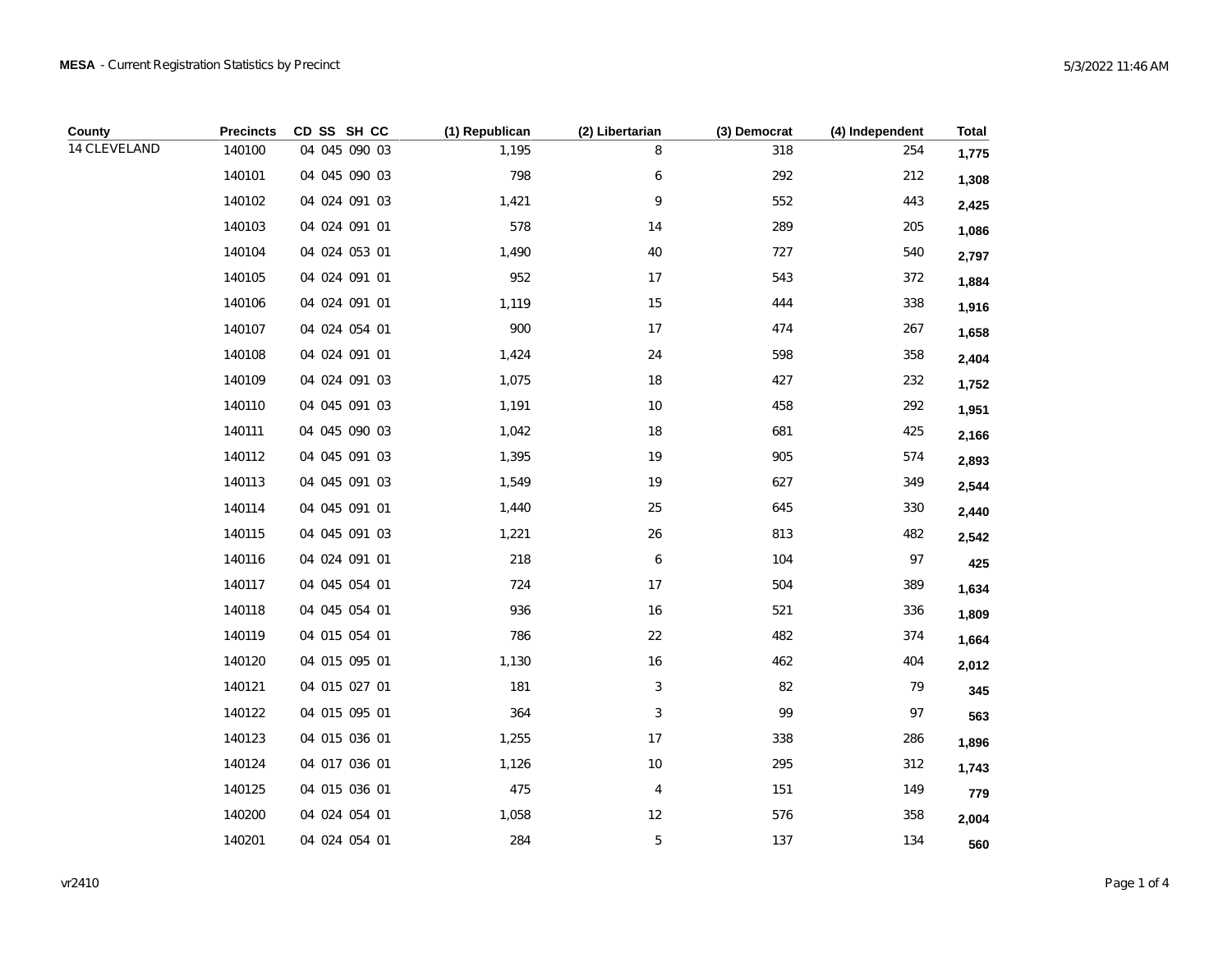| County       | <b>Precincts</b> | CD SS SH CC   | (1) Republican | (2) Libertarian | (3) Democrat | (4) Independent | <b>Total</b> |
|--------------|------------------|---------------|----------------|-----------------|--------------|-----------------|--------------|
| 14 CLEVELAND | 140202           | 04 024 054 02 | 702            | 26              | 521          | 430             | 1,679        |
|              | 140203           | 04 024 054 02 | 400            | $\overline{7}$  | 159          | 179             | 745          |
|              | 140204           | 04 024 054 02 | 1,047          | 26              | 560          | 391             | 2,024        |
|              | 140205           | 04 024 054 01 | 1,011          | 14              | 555          | 363             | 1,943        |
|              | 140206           | 04 024 053 02 | 771            | 12              | 407          | 274             | 1,464        |
|              | 140207           | 04 024 053 02 | 1,235          | 35              | 593          | 449             | 2,312        |
|              | 140208           | 04 024 053 02 | 789            | 18              | 482          | 347             | 1,636        |
|              | 140209           | 04 024 053 02 | 490            | 11              | 287          | 211             | 999          |
|              | 140210           | 04 024 054 02 | 341            | 15              | 243          | 242             | 841          |
|              | 140211           | 04 024 054 02 | 1,013          | $27\,$          | 552          | 523             | 2,115        |
|              | 140212           | 04 024 053 02 | 974            | 33              | 575          | 445             | 2,027        |
|              | 140213           | 04 024 053 02 | 1,088          | 17              | 543          | 407             | 2,055        |
|              | 140214           | 04 024 053 02 | 1,180          | 18              | 599          | 470             | 2,267        |
|              | 140215           | 04 024 053 02 | 1,242          | 28              | 683          | 526             | 2,479        |
|              | 140216           | 04 015 053 02 | 929            | 15              | 459          | 331             | 1,734        |
|              | 140217           | 04 024 053 02 | 1,368          | 39              | 680          | 494             | 2,581        |
|              | 140218           | 04 015 027 02 | 1,408          | 15              | 549          | 361             | 2,333        |
|              | 140300           | 04 015 046 03 | 1,073          | 16              | 686          | 368             | 2,143        |
|              | 140301           | 04 015 046 01 | 1,122          | 11              | 562          | 322             | 2,017        |
|              | 140302           | 04 015 046 02 | 163            | $\,$ 5 $\,$     | 66           | 41              | 275          |
|              | 140303           | 04 015 046 01 | 1,088          | 12              | 789          | 427             | 2,316        |
|              | 140304           | 04 015 046 01 | 1,498          | 12              | 945          | 424             | 2,879        |
|              | 140305           | 04 015 046 01 | 619            | 15              | 542          | 325             | 1,501        |
|              | 140306           | 04 016 046 01 | 443            | 6               | 399          | 200             | 1,048        |
|              | 140307           | 04 015 046 03 | 1,193          | 21              | 1,018        | 534             | 2,766        |
|              | 140308           | 04 015 046 03 | 587            | 15              | 636          | 328             | 1,566        |
|              | 140309           | 04 015 046 03 | 661            | 12              | 539          | 231             | 1,443        |
|              | 140310           | 04 016 044 03 | 586            | 10              | 981          | 414             | 1,991        |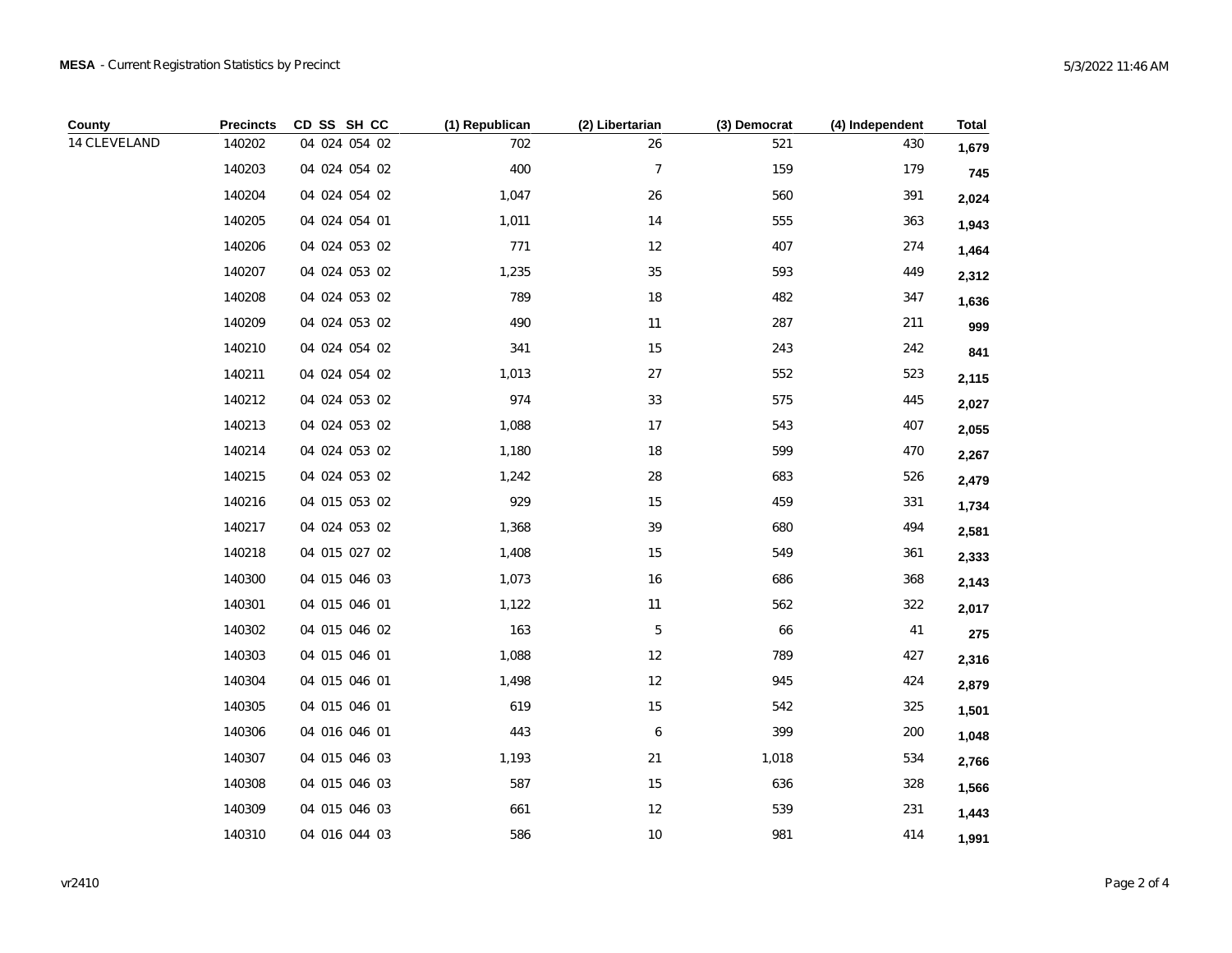| County       | <b>Precincts</b> | CD SS SH CC   | (1) Republican | (2) Libertarian | (3) Democrat | (4) Independent | <b>Total</b> |
|--------------|------------------|---------------|----------------|-----------------|--------------|-----------------|--------------|
| 14 CLEVELAND | 140311           | 04 016 044 03 | 728            | 20              | 973          | 412             | 2,133        |
|              | 140312           | 04 016 046 03 | 387            | 8               | 421          | 178             | 994          |
|              | 140313           | 04 016 044 03 | 372            | 20              | 604          | 312             | 1,308        |
|              | 140314           | 04 016 044 03 | 372            | 14              | 784          | 332             | 1,502        |
|              | 140315           | 04 016 046 01 | 892            | 31              | 1,232        | 569             | 2,724        |
|              | 140316           | 04 015 046 01 | 77             | 2               | 61           | 46              | 186          |
|              | 140317           | 04 015 046 02 | 1,273          | 27              | 996          | 622             | 2,918        |
|              | 140318           | 04 015 045 02 | 878            | 19              | 823          | 484             | 2,204        |
|              | 140319           | 04 016 044 01 | 503            | 17              | 642          | 303             | 1,465        |
|              | 140320           | 04 016 046 01 | 146            | 6               | 149          | 146             | 447          |
|              | 140321           | 04 016 044 01 | 487            | 30              | 861          | 456             | 1,834        |
|              | 140322           | 04 016 044 01 | 308            | 13              | 507          | 288             | 1,116        |
|              | 140323           | 04 016 044 01 | 264            | 19              | 658          | 332             | 1,273        |
|              | 140324           | 04 016 044 01 | 371            | 9               | 861          | 318             | 1,559        |
|              | 140325           | 04 016 044 01 | 457            | 23              | 848          | 425             | 1,753        |
|              | 140326           | 04 016 045 01 | 473            | 27              | 757          | 482             | 1,739        |
|              | 140327           | 04 016 045 01 | 380            | 26              | 598          | 409             | 1,413        |
|              | 140328           | 04 016 045 03 | 739            | 47              | 1,041        | 705             | 2,532        |
|              | 140329           | 04 016 045 03 | 93             | 3               | 153          | 89              | 338          |
|              | 140330           | 04 016 044 03 | 166            | 11              | 309          | 233             | 719          |
|              | 140331           | 04 016 044 03 | 438            | 36              | 745          | 539             | 1,758        |
|              | 140332           | 04 016 044 03 | 219            | $\overline{7}$  | 324          | 226             | 776          |
|              | 140333           | 04 016 046 03 | 633            | 17              | 540          | 381             | 1,571        |
|              | 140334           | 04 016 045 03 | 63             | 3               | 135          | $80\,$          | 281          |
|              | 140335           | 04 016 020 03 | 349            | 2               | 196          | 145             | 692          |
|              | 140336           | 04 016 020 02 | 281            | 11              | 254          | 217             | 763          |
|              | 140337           | 04 015 020 02 | 30             | 0               | 6            | 6               | 42           |
|              | 140338           | 04 016 045 02 | 1,196          | 35              | 962          | 613             | 2,806        |